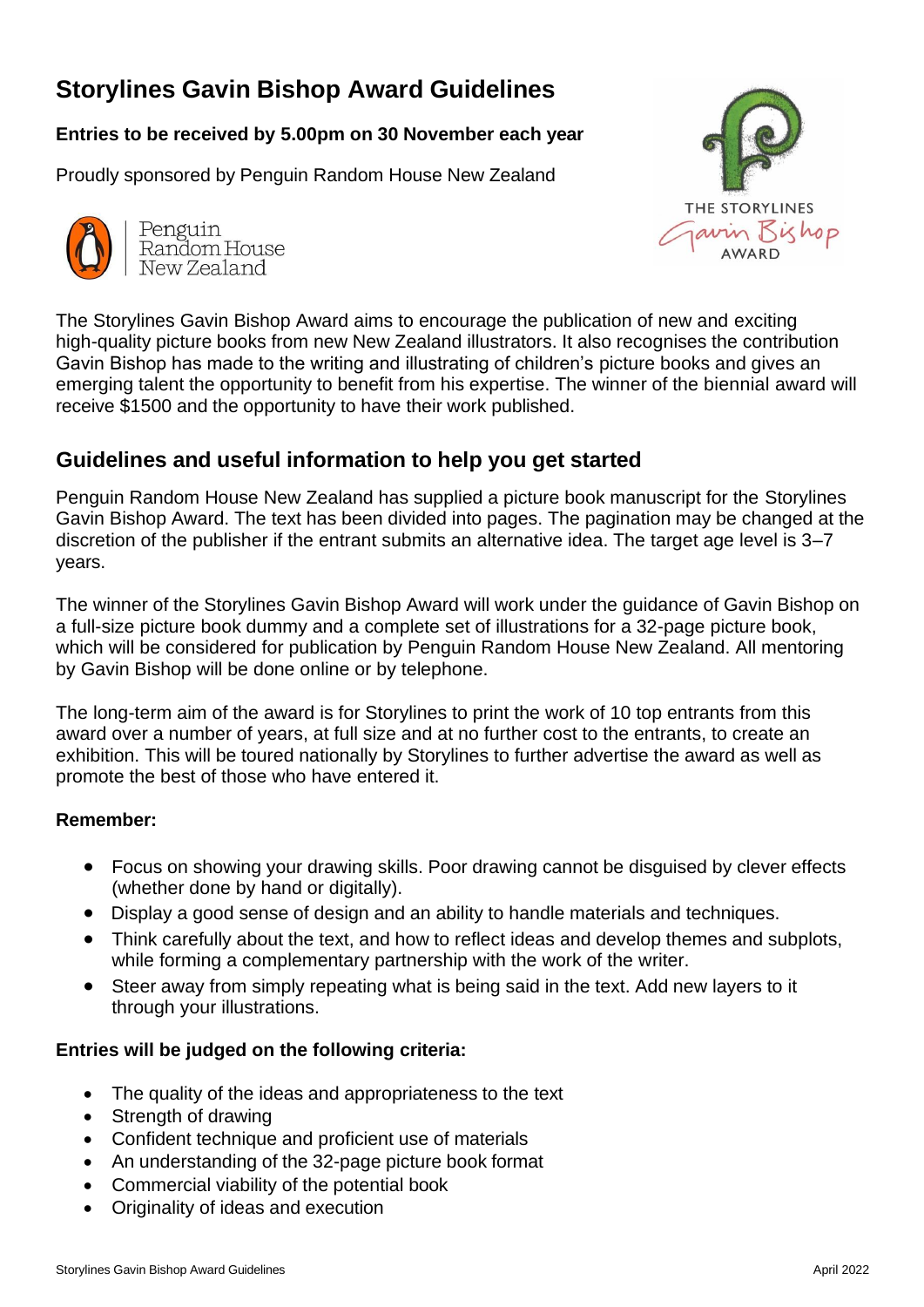#### **Things to Consider**

A picture book is not a short story with pictures. In a good picture book, the story and the imagery work together, each complementing the other. The illustrations do not stand alone but are part of the storytelling process.

Entrants are advised to spend some time studying a wide range of successful picture books, analysing their strengths, looking at the way the illustrations complement the text and the ways in which the illustrations help to tell the story. Public libraries, good bookshops and illustrators' websites are all good places to do this.

Have a good look at how a successful picture book combines words and pictures seamlessly so that the two parts become one. Count the pages and take note of where the text sits on the pages. If the books are not paginated, use the storyboard supplied to work out how the pages are numbered and see where the story starts and stops.

#### **Style**

Entrants must keep in mind that they are making images to help tell a story to children. They should resist the temptation to make clever images that might appeal to an adult but will go over a child's head.

Stylised forms may be part of the artist's approach, but slick cartoon images should be avoided. Ideally, a picture book artist should make pictures that will extend a child's experience of good art.

Picture book illustrations should not be too complex, even if the intention is to produce a sophisticated picture book. A lot of detail is fine, but clutter must be avoided. Strong and sometimes inventive composition is a good way to present images so that they can be read clearly. The pictures in a picture book have a storytelling function to support the job the text is doing. The ideas in the illustrations should be empowering to the child reader, even if they are funny.

#### **Designing the Book**

A trade picture book is usually 32 pages long. This has to do with the printing process and the way the book is bound. Children's picture books are usually bound in multiples of eight pages.

It is important to see the book you are going to illustrate as a whole, from cover to cover, as one piece of work. Although it will have pictures and words distributed over 32 pages, the whole thing will need to be unified with all pieces fitting together. So, to start, you need a plan. And one of the best ways to plan a picture book is to use a storyboard.

The storyboard provided for you shows all the parts of the book that you will need to think carefully about and provide illustrations for. It has 32 pages, a cover and endpapers. The endpapers are inside the cover at either end of the book. They can be illustrated or simply printed with a single colour. You will have to decide what you think suits your book best.

The first page of the book is a single page on the right-hand side. This page, plus page 32, which is on the left-hand side, are the only single pages in the book. All the other pages are parts of double page spreads. So every time you open the book you will look at two pages that face each other. Refer to the storyboard provided to see how the book for this competition will be laid out.